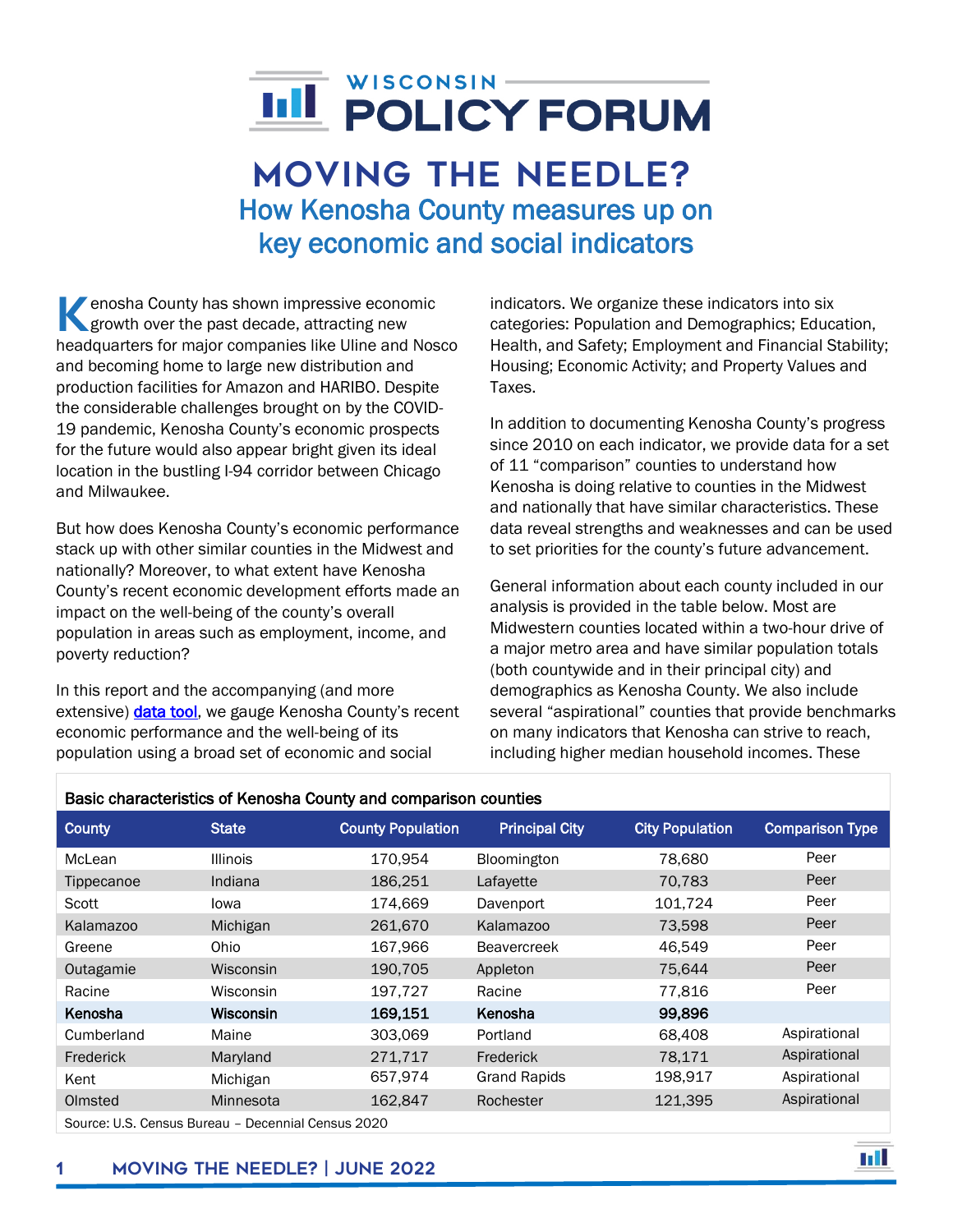counties were selected with the input of the Kenosha Area Business Alliance, which commissioned this research.

For each set of indicators, we summarize key insights from our analysis below and complement them with charts or graphs from the accompanying **data tool**. The data tool contains visuals for every indicator mentioned in this summary report (plus additional charts and graphs for many) as well as additional indicators and visuals not included here. It also cites the data sources used for each chart.

# Population & Demographics

Kenosha County's population total has not changed much since 2010, but its population is aging relatively quickly as well as becoming more racially diverse.

Slow population growth. Population growth can reflect community and economic vitality. Despite its image as a growing community with strengthening connections to the Chicago metropolitan area, Kenosha County's population grew relatively slowly between 2010 and 2020, adding fewer than 3,000 residents. The county's population growth rate of 1.6% during that period was lower than in most selected comparison counties (Figure 1), only outpacing neighboring Racine and McLean County, IL.

#### Figure 1: Change in Population by County, 2010 to 2020



Aging and diversifying population. During the last decade, Kenosha County's population has aged relatively quickly. Between 2010 and 2019, Kenosha's median age grew by 1.8 years, which was a larger increase than in all comparison counties but Racine (Figure 2). Seniors now make up a larger and growing share of the county's overall population, while youth under 18 account for a smaller and shrinking share.

Figure 2: Change in Median Age by County, 2010 vs. 2019



Kenosha County's population also has grown more racially and ethnically diverse. Perhaps most notably, the county's Hispanic/Latino (+25.2%) and Asian (+19.2%) populations grew rapidly, while its white (- 6.1%) population shrank.

# Education, Health, & Safety

While Kenosha County has made recent progress on many measures related to education, health, and safety, mixed or negative pictures emerge when comparing Kenosha with the selected peer counties on some of the key indicators we examined.

Educational attainment is rising but lags. Improved educational attainment can both reflect and help to generate higher-paying jobs in a community. Educational attainment is steadily increasing in Kenosha County, and since 2010, Kenosha has increased the share of its population ages 25 and over with bachelor's or advanced degrees faster than all but one comparison county. However, the share of the

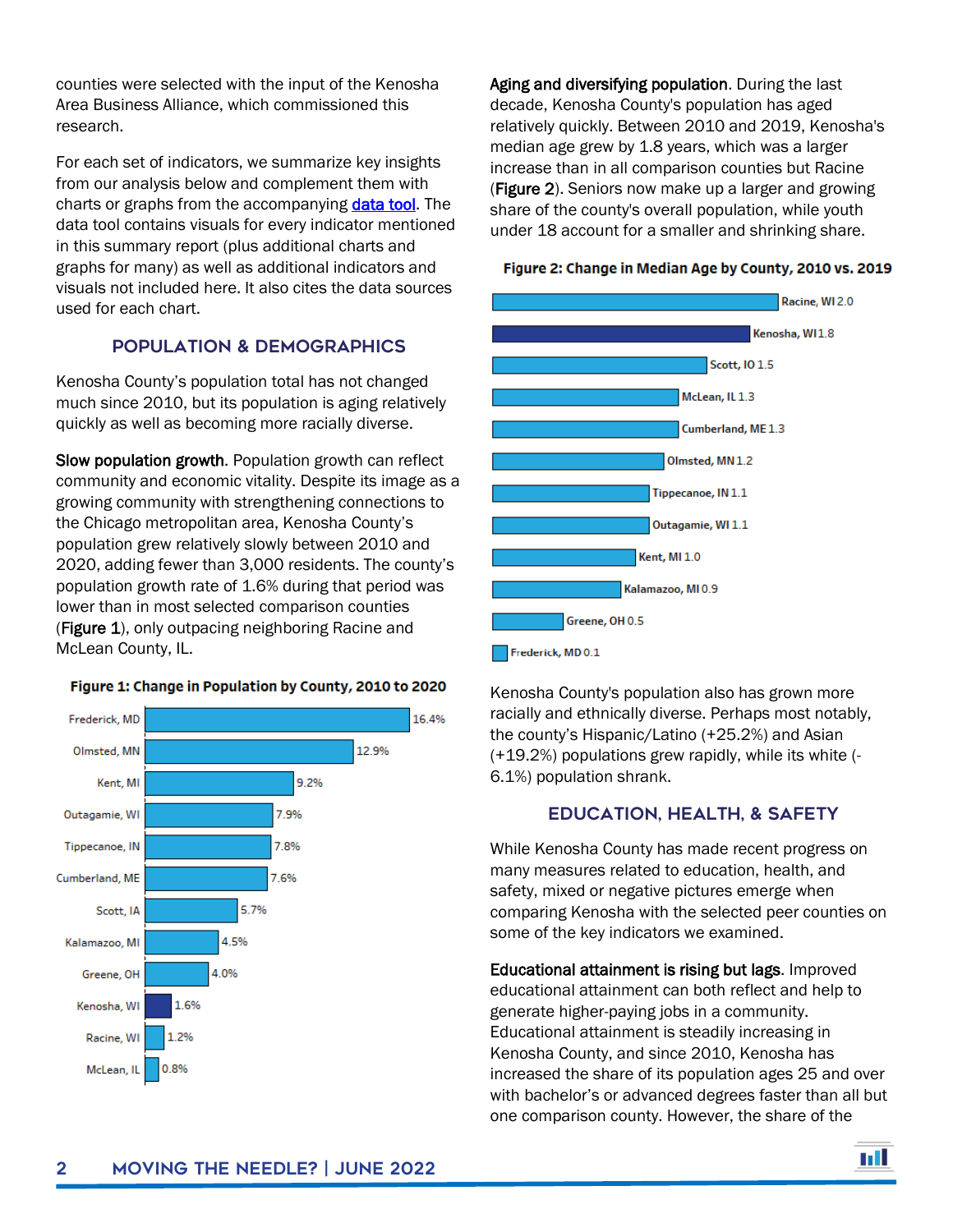county's adult population with bachelor's degrees or higher (29.6%) continues to lag all selected comparison counties but Racine (Figure 3).

# Figure 3: % of Adults with Bachelor's Degree or Higher by **County, 2019**



Many individuals lack health insurance. Access to health insurance is an important indicator of community health and well-being. Though a smaller share of Kenosha County's population was uninsured in 2019 than in 2010, the uninsured accounted for a larger

#### Figure 4: % Uninsured by County, 2010 vs. 2019



share of the overall population in Kenosha County

(8.1%) in 2019 than in all of the selected comparison counties (Figure 4).

#### Property crime is down, but violent crime has increased.

Crime rates are another factor that can influence a community's ability to attract and retain residents. Reported incidents of property crime in Kenosha County have been cut in half over the last decade, but violent crime increased during that time. On a per-capita basis, Kenosha County's property crime rate ranks near the bottom of the comparison counties, while its violent crime rate falls in the middle of the pack.

# Employment & Financial Stability

On a number of measures tied to employment and the financial health of county residents, Kenosha has trended in a positive direction since 2010 and is competitive with the selected comparison counties. Yet, some other indicators, such as average annual worker pay, reveal more mixed or troubling trends.

Strong growth in total employment. One of the primary goals of economic development efforts is to increase local prosperity by creating jobs and maximizing employment opportunities. Kenosha County has seen impressive growth in total employment over the last decade. In fact, there were 23.8% more jobs in Kenosha County in 2020 than in 2010, which was a larger increase than in all selected comparison counties

#### Fig 5: Change in Total Employment by County, 2010 to 2020

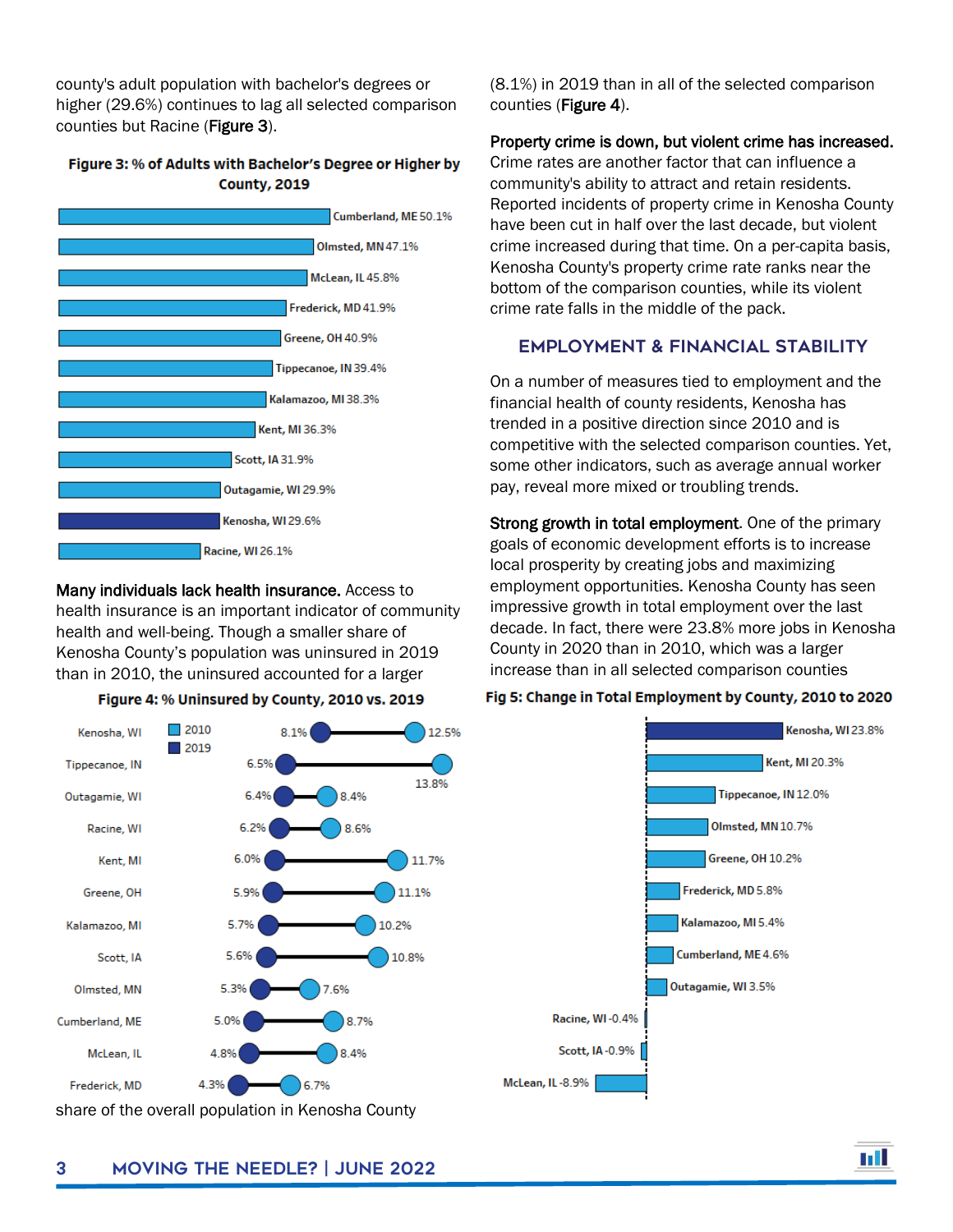Figure 7: Poverty in Kenosha County, 2010 to 2019

Poverty Rate for Youth Under 18

19.8%

13.1%

(Figure 5). These data are based on employer locations rather than workers' places of residency.

Unemployment rate has dropped. Kenosha County also has seen a sharp reduction in its unemployment rate over the last decade – a positive indicator that county residents have benefitted from the county's strong recent job growth. The unemployment rate measures the community's unemployed population as a share of those participating in the labor force (either working or actively seeking work). Kenosha County's unemployment rate has fallen considerably over the last decade, from 10.1% in 2010 to 4.3% in 2021 – a larger percentage point decline than in all other comparison counties (Figure 6). During that time, Kenosha improved from having the highest unemployment rate of those counties in 2010 to a lower rate than more than half of those counties in 2021.



Figure 6: Unemployment Rate by County, 2010 vs. 2021

Poverty rate has fallen. The poverty rate measures the share of individuals whose income falls below a minimum amount needed to cover basic needs, as defined by the U.S. Census Bureau. The poverty rate decreased substantially in Kenosha County between 2010 and 2019, particularly among youth under 18 (Figure 7). In fact, the youth poverty rate was cut in half in Kenosha County, which was the second-largest percentage-point improvement (-9.9%) among the comparison counties. In 2019, Kenosha County's



2010 2011 2012 2013 2014 2015 2016 2017 2018 2019

**Overall Poverty Rate** 

overall poverty rate (9.4%) was below the median

among the comparison counties (10.8%).

Household incomes are competitive overall, but deep racial disparities exist. Kenosha County's 2019 median household income (\$65,997) was near the median among the comparison counties and slightly above the national median (\$65,712), though several aspirational counties (e.g. Olmsted County, MN at \$80,096) show there is still considerable room for improvement.

More troubling is that the median household income for Black households in Kenosha County (\$32,328) is less than half the median among white households (\$70,416) and considerably lower than the national median among Black households (\$43,862). To a lesser extent, the median income among Hispanic households in Kenosha County (\$53,066) also lags.

Wages are low. Despite its competitive median household income, wages are lower in Kenosha County than elsewhere. The average annual earnings across all workers increased considerably in Kenosha County between 2010 and 2020, but the county started and ended the decade with lower average pay than all selected comparison counties (Figure 8).

Kenosha's relatively low wages could reflect the types of industries that are more concentrated there than elsewhere. For example, largely due to the presence of Amazon, the warehousing and storage industry employs



9.9%  $9.4%$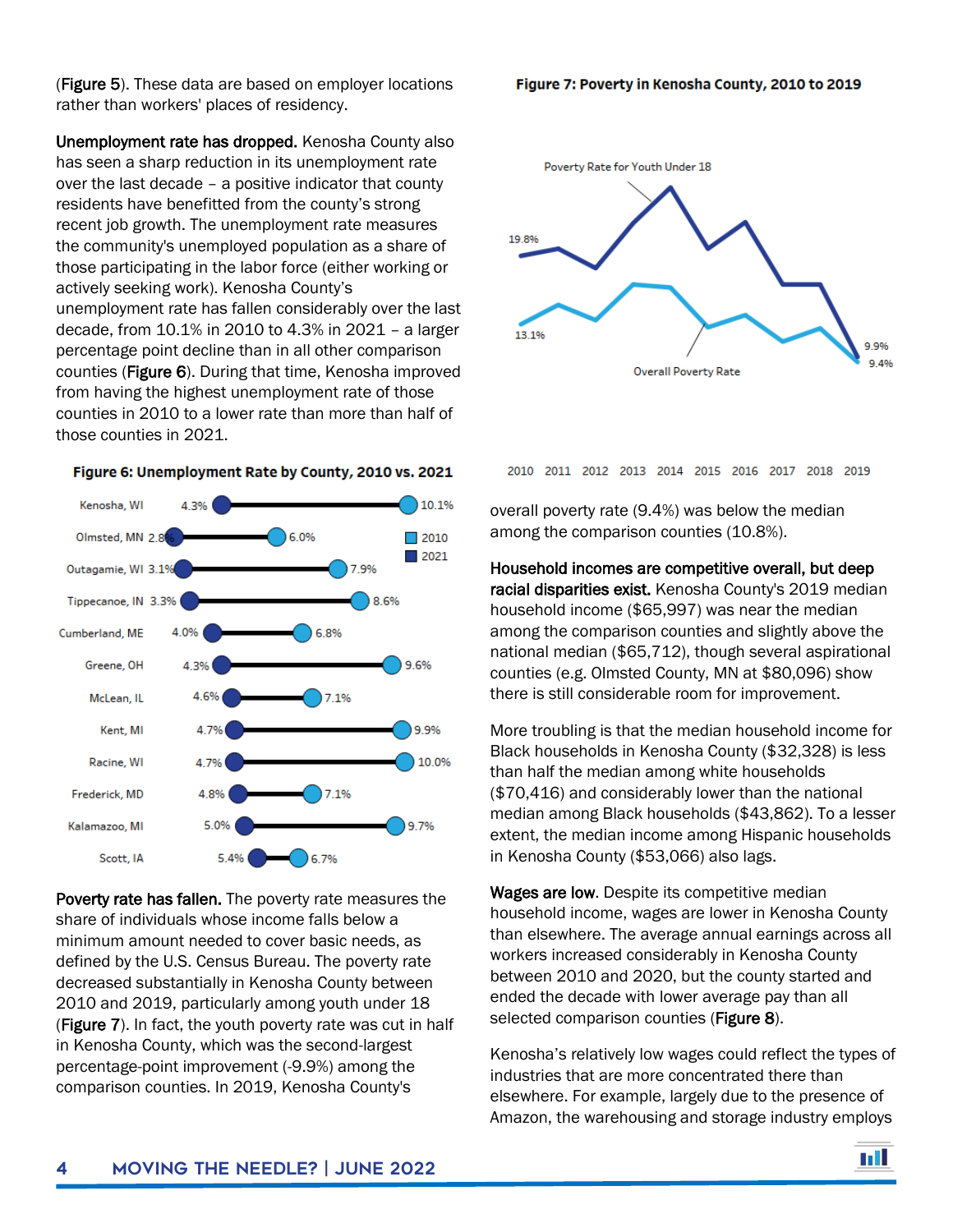a higher share of Kenosha County residents (12%) than any other industry, and the 2020 average annual wages of workers in Kenosha County were considerably lower in warehousing and storage (\$34,837) than across all industries (\$48,149).





Location quotients (LQs) provide further insight by comparing the concentration of jobs in Kenosha County with national averages. An LO of 1.0 indicates that Kenosha County has one job in that industry for every

one job nationally, while higher LQs signal higher-thanaverage job concentrations. These data show that the concentration of warehousing and storage jobs in Kenosha County is nearly 10 times the national average (Figure 9). Other industries that employ large numbers of workers and for which employment is at least twice as concentrated in Kenosha County as nationally include merchant wholesalers, food manufacturing, and management of companies and enterprises.

## **HOUSING**

In many respects, Kenosha County's housing market appears strong, with increasing home values and a relatively high homeownership rate. However, renters are struggling more in Kenosha County than in many peer counties, and Kenosha's slow pace of new housing development may be exacerbating a broader trend of sharply rising home prices.

Strong and increasing home values. After declining from 2010 to 2014, Kenosha County's median home value has risen steadily and reached \$203,200 in 2019. Among the comparison counties, Kenosha's median home value is only exceeded by three aspirational counties with considerably higher median household incomes (Figure 10).

High and increasing cost to buy a home. Kenosha County's limited supply of new housing could be among a number of factors causing housing prices to increase.



#### Figure 9: Top 10 Industries in Kenosha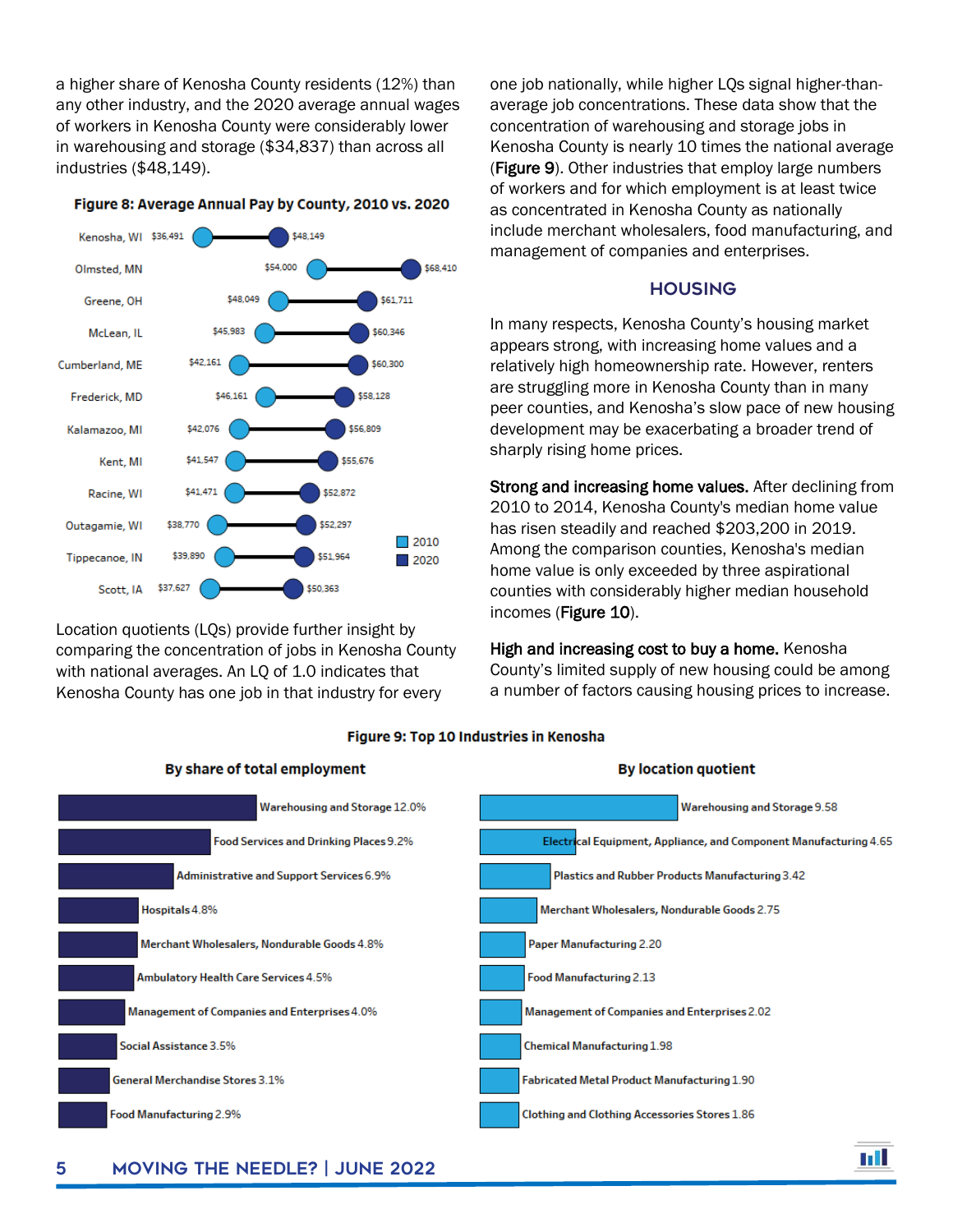Since January 2019, the monthly median price for homes in Kenosha County listed for sale on Realtor.com has fluctuated between roughly \$250,000 and \$300,000, with occasional spikes above that range. While two months of data does not make a trend, Kenosha's median listing price jumped to \$396,500 in March 2022 and \$374,900 in April 2022, which were the highest monthly medians in recent years and were higher than the medians in all but three comparison counties.





The COVID-19 pandemic also has caused the cost of buying a home to rise in Wisconsin and nationally due to increased demand and limited supply. According to the Wisconsin Realtors Association, [the median home price](https://www.wra.org/Resources/Property/Wisconsin_Housing_Statistics/) [in Wisconsin rose](https://www.wra.org/Resources/Property/Wisconsin_Housing_Statistics/) 21.2% between 2019 and 2021.

Solid homeownership rate. Homeownership is widely considered an effective strategy for individuals and families to build wealth and achieve financial stability. In Kenosha County, roughly two-thirds (66.1%) of households own their homes -- a rate that has been relatively stable for the last decade and is slightly higher than the national rate (64.1%). Kenosha's homeownership rate is competitive with the peer counties, though three aspirational counties and Outagamie County, WI each have homeownership rates above 70%.

Slow pace of new home construction. On a per-capita basis, the number of new housing units permitted in

Kenosha County between 2017 and 2020 was lower than in all comparison counties but Racine and McLean County, IL (Figure 11). (Those are also the only two comparison counties whose populations have grown more slowly than Kenosha County's since 2010.)

# Figure 11: New Housing Units Permitted Per 1,000 Residents by County, 2017-2020 Average



Rent burden a common issue. While rental housing affordability is difficult to define, one commonly cited metric is for households not to spend more than 30% of their gross income on rent. The share of Kenosha County's households that spend more than that amount



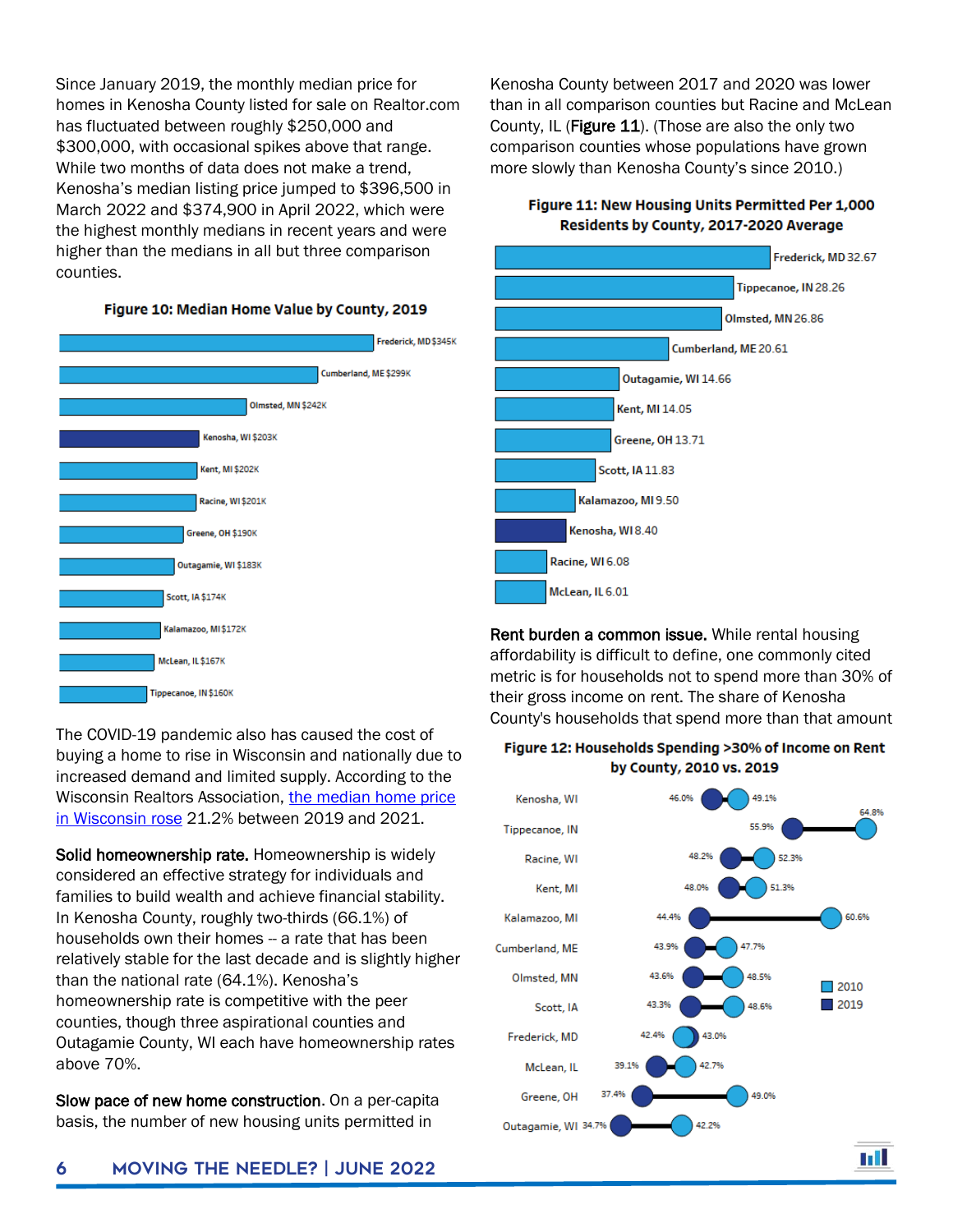improved slightly from 2010 to 2019 but at 46% remained higher than in eight of the 11 comparison counties in 2019 (Figure 12). Several comparison counties saw much greater reductions in rent-burdened households than Kenosha during that period.

# Economic Activity

Kenosha County has several other notable strengths and weaknesses with regard to recent economic activity and how its local economy stacks up with peer counties nationally.

Solid growth in number of small businesses. Between 2012 and 2020, Kenosha County's pace of growth in micro businesses (those with between one and nine employees) and small businesses (10-99 employees) was higher than in more than half of the selected comparison counties. As shown in Figure 13, Kenosha's 5.8% growth in micro businesses during that period outpaced all but two selected comparison counties, while small business growth in Kenosha County (9.1%) also was above the median among the comparison counties (8.0%).

#### Figure 13: Change in Businesses by County, 2012 to 2020



Frederick, MD 11.6%

Kenosha, WI 9.1% Outagamie, WI 7.0% Olmsted, MN 6.8% Racine, WI 5.8% Kalamazoo, MI4.3%

# Relatively few arts, entertainment, & recreational

McLean, IL-2.3%

Scott, IA 2.3%

establishments. One area of potential weakness in Kenosha County's economy is its limited number of organizations and businesses in the arts, entertainment, and recreation sector. Access to cultural and recreational activities contributes to community vitality and quality of life and can be a factor in attracting and retaining both residents and businesses. On a per-capita basis, Kenosha County ranked near the bottom of the comparison counties in the number of arts, entertainment, and recreation establishments in operation in 2020 (Figure 14).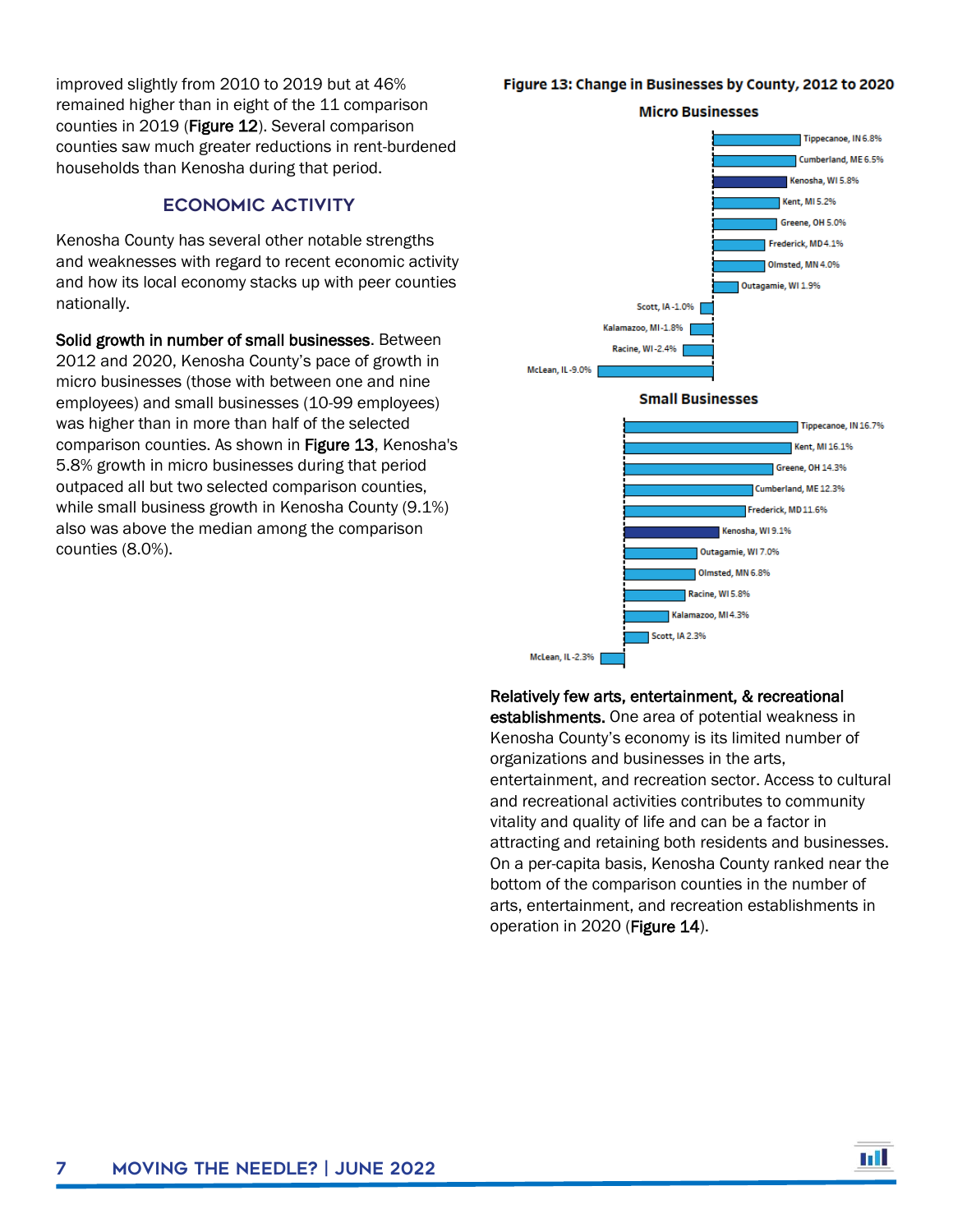## Figure 14: Arts, Entertainment, & Recreation Establishments per 100,000 Residents by County, 2020



Weak productivity. Productivity is another area where Kenosha County lags its peers. Gross domestic product (GDP) measures the value of all finished goods and services produced within an area. In non-inflationadjusted terms, Kenosha County's GDP rose steadily over the last decade at a pace that was competitive with the comparison counties. However, in 2020, Kenosha County's output per employee (\$114) ranked at the bottom of the comparison counties, which were led by McLean County, IL at \$191. This could again reflect difference between the industry concentrations in Kenosha and the comparison counties.

# Property Values & Taxes

Property values are another important indicator of a community's economic health, while state and local tax rates can impact competitiveness in attracting and retaining residents and businesses. Our analysis shows Kenosha County is comparable with its peers on both, though we also find Kenosha is distinct in the extent to which commercial property is driving overall growth.

# Commercial property values have doubled since 2010.

In Kenosha County and many other counties, total equalized values declined in the years immediately following the Great Recession but have grown considerably since 2013. A higher share of Kenosha County's total equalized value is tied to commercial property than in Racine and Outagamie counties, and

Kenosha has seen its total commercial value nearly double since 2010, far outpacing those other counties (Figure 15). Data were only consistently measured (and thus comparable) for counties within Wisconsin for this indicator.

# Figure 15: Increase in Equalized Value by County and Type of Property, 2010 to 2021



Tax rates are competitive. In 2019, total taxes in Wisconsin added up to \$5,275 per capita, which was lower than the national average and lower than in many states where our selected comparison counties are located. The "tax burden" (combined state and local taxes relative to total income) was also lower in Wisconsin than nationally (Figure 16). Wisconsin ranked sixth of nine comparison states on both of these metrics.